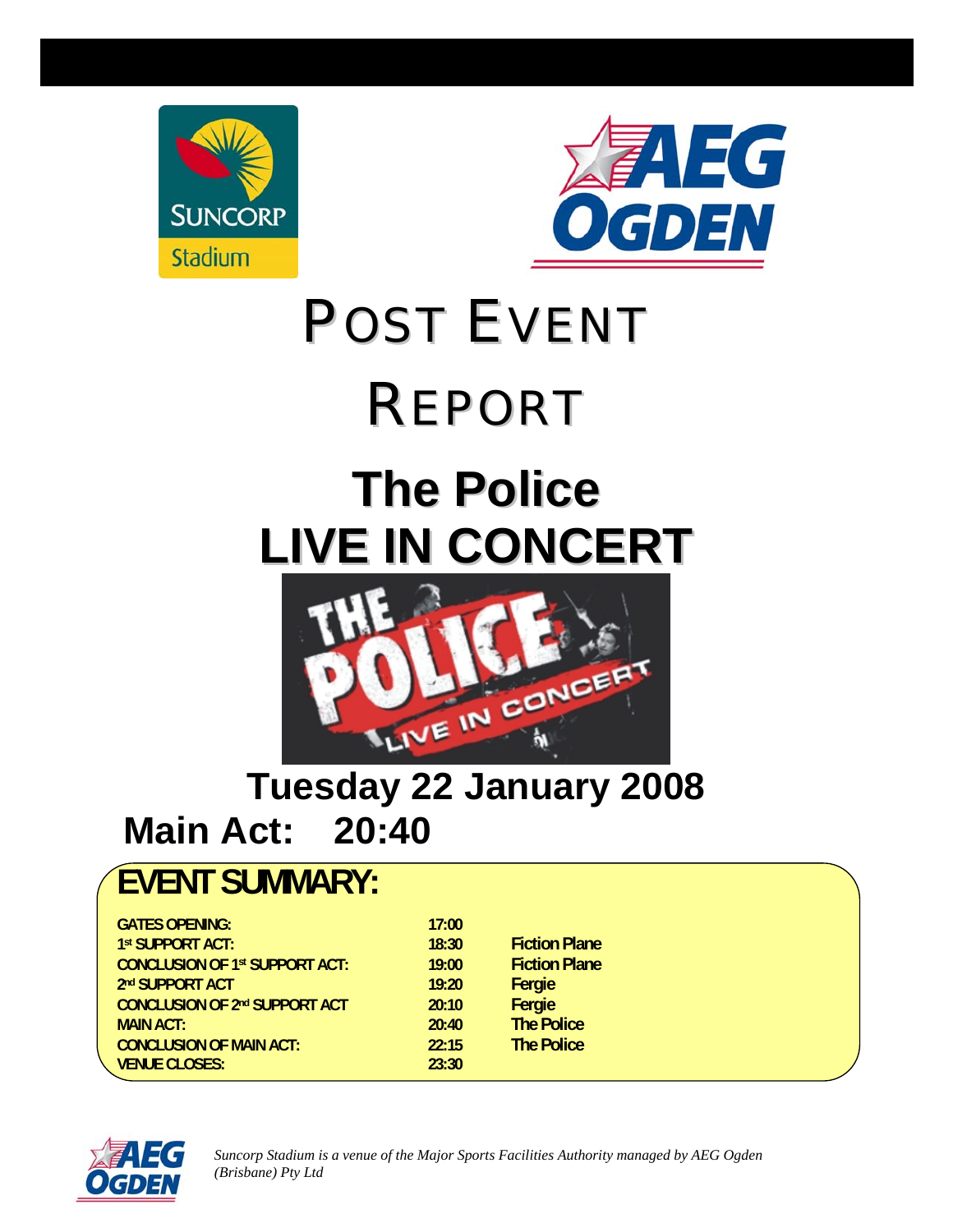

**The Police – Live in Concert Tuesday 22 January 2008** 



#### *PART 1: EVENT OVERVIEW*

#### **1.1 EVENT SUMMARY**

### **EVENT SUMMARY:**

| <b>GATES OPENING:</b>                       | 17:00  |                      |
|---------------------------------------------|--------|----------------------|
| 1 <sup>st</sup> SUPPORT ACT:                | 18:30  | <b>Fiction Plane</b> |
| <b>CONCLUSION OF 1st SUPPORT ACT: 19:00</b> |        | <b>Fiction Plane</b> |
| 2 <sup>nd</sup> SUPPORT ACT                 | 19:20  | <b>Fergie</b>        |
| <b>CONCLUSION OF 2nd SUPPORT ACT 20:10</b>  |        | <b>Fergie</b>        |
| <b>MAIN ACT:</b>                            | 20:40  | <b>The Police</b>    |
| <b>CONCLUSION OF MAIN ACT:</b>              | 22:15  | <b>The Police</b>    |
| <b>VENUE CLOSES:</b>                        | 23:30  |                      |
| <b>ATTENDANCE 22<sup>nd</sup> January</b>   | 25,391 |                      |

#### **1.2 EVENT DESCRIPTION AND OVERVIEW**

The Police Live in Concert Tour was the third concert at Suncorp Stadium since the amendments to the Major Sports Facilities Authority (MSFA) Act allowing concerts to be held at the Stadium.

Detailed planning was undertaken to identify and minimise potential adverse impacts in relation to the use of the Stadium for concerts, such as noise, traffic and crowd behaviour.

To ensure that noise levels were within the legal limits at all times, Hyder Consulting were employed to monitor and control noise within the levels stipulated in the MSFA Amendment Regulation and Environmental Protection (Noise) Policy 1997.

A Call Centre was set up for the concert night for the general public to contact the Stadium with any specific issues that arose.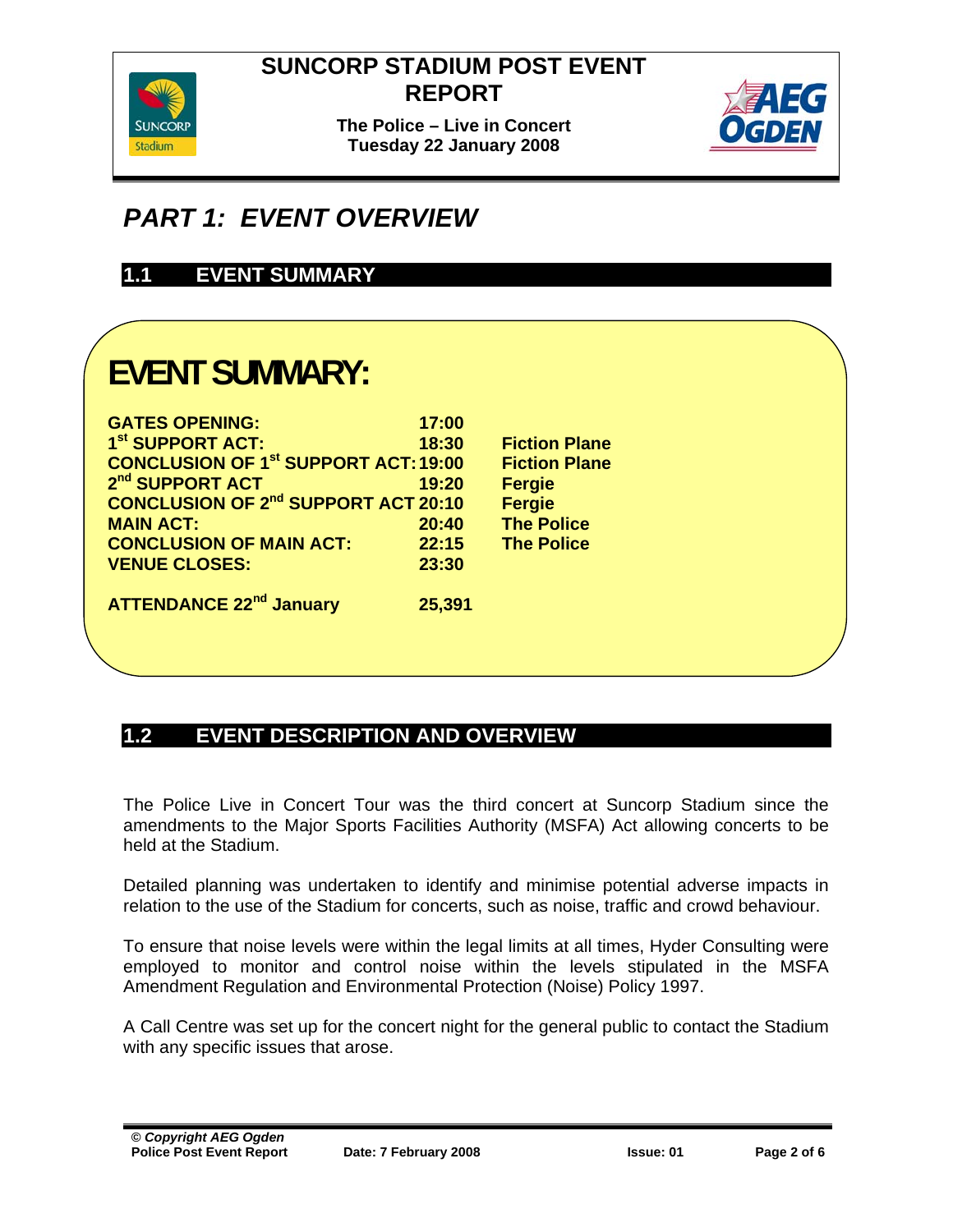

**The Police – Live in Concert Tuesday 22 January 2008** 



#### **1.3 CALL CENTRE OPERATIONS**

The Stadium established a 'concert hotline' from Friday 18 January 2008 to Wednesday 23 January 2008, including concert night specifically for general public issues relating to the concert. The hotline was staffed by trained Stadium employees at the following times:

| Friday 18 January 2008    | $0900 - 1600$ |
|---------------------------|---------------|
| Saturday 19 January 2008  | $0900 - 1600$ |
| Sunday 20 January 2008    | $0900 - 1600$ |
| Monday 21 January 2008    | $0900 - 2030$ |
| Tuesday 22 January 2008   | $0900 - 2330$ |
| Wednesday 23 January 2008 | $0900 - 1600$ |

In order to pass any issues directly to Stadium Management for appropriate action, operators of the concert hotline had direct communications with the Stadium's main control room and management team.

The general Stadium number of (07) 3331 5000 was also operational during normal business hours and the Stadium security number of (07) 3331 5168 after hours. All calls logged on the concert hotline were responded to within a 24 hour period by a return call from Stadium staff. Callers were given information on what action was taken in response to their call and the subsequent outcomes.

Minor telephone difficulties were experienced with the hotline between 9:00pm and 10:00pm on concert evening. Any calls received during that time were diverted to the Stadium after hours number where callers we able to leave a message. Stadium Staff checked the message bank every 15 minutes whilst the hotline was down to ensure no issues were unrecorded.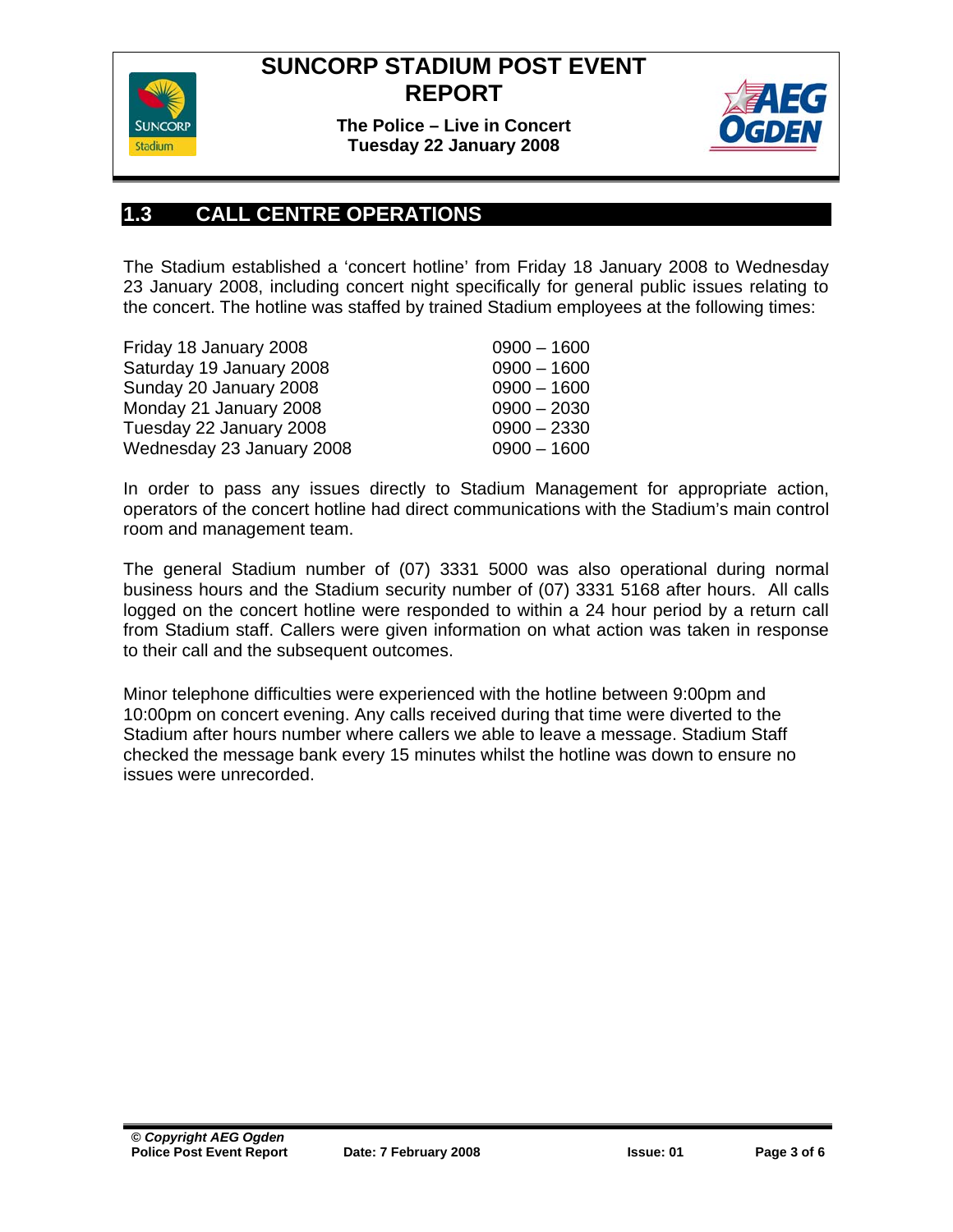

**The Police – Live in Concert Tuesday 22 January 2008** 



#### **1.4 NOISE MANAGEMENT**

The Stadium engaged Hyder Consulting as its specialist acoustic consultant. Hyder Consulting had conducted initial modelling to assist with the noise control measures during planning for the concert.

As part of this process, Hyder monitored noise levels at a point 50 metres directly in front of the stage measured at 15 minute intervals, and also continuously monitored the noise levels at the following locations as specified by the Major Sports Facilities Regulation 2002.

- 8.5 Petrie Terrace, City
- 15 Plunkett Street, Paddington
- 105 Hale Street, City
- 26 Princess Street, City
- 31 Isaac Street, Milton

Hyder Consulting took the noise measurements in compliance with the Environmental Protection Agency's Noise Measurement Manual.

During the event, including rehearsals and sound tests, the Stadium ensured that one of its employees or contractors –

- (a) was present at the sound mixing desk for the event and able to exercise ultimate control on the noise levels from the sound amplification equipment; and
- (b) could contact and communicate with all of the acoustical consultants conducting the monitoring of the noise levels from the event.
- (c) were able to report sound levels to Stadium Management at all times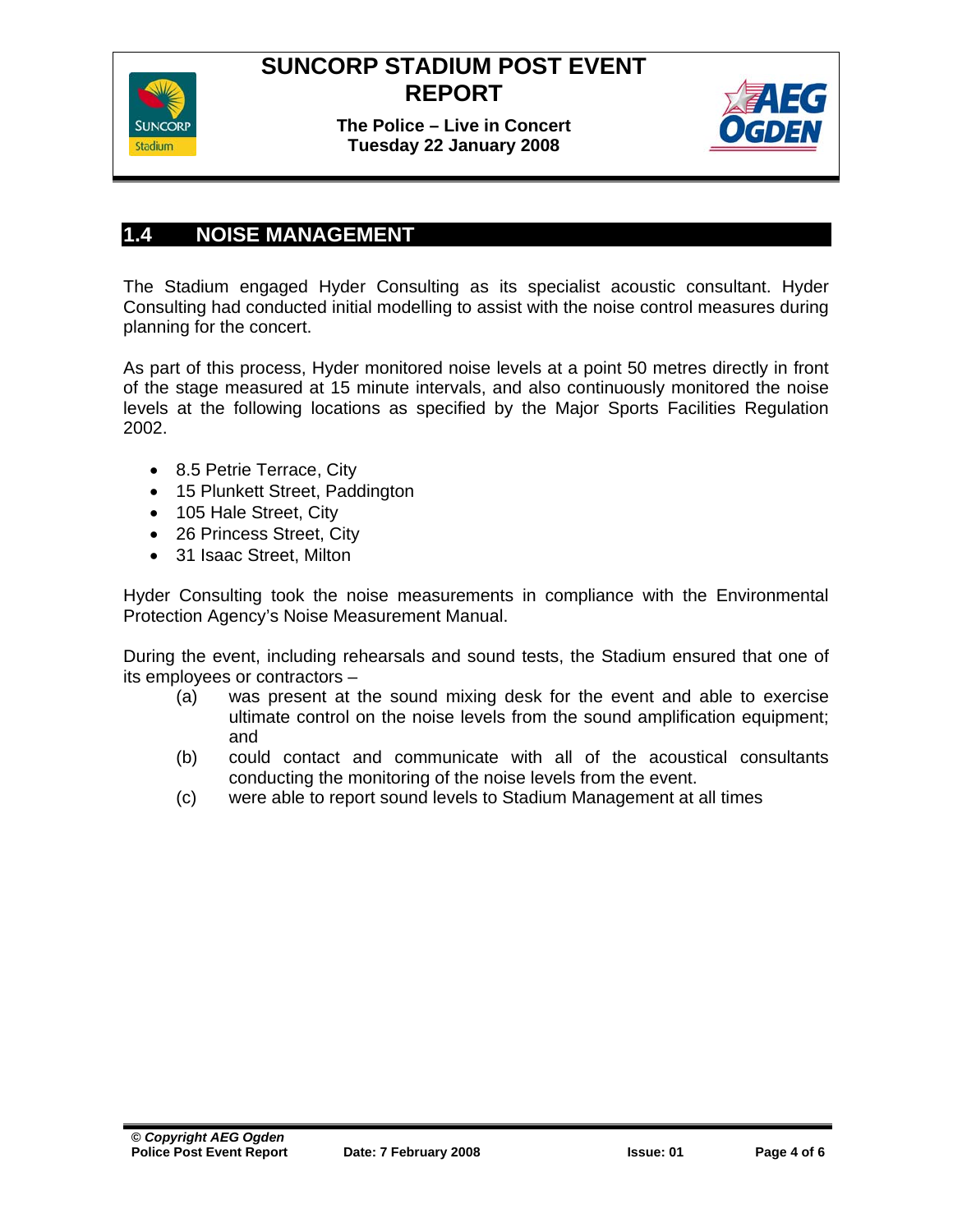**The Police – Live in Concert Tuesday 22 January 2008** 



#### *PART 2: EVENT REPORTING*

#### **2.1 COMPLAINT ACTION**

#### **2.1.1 Noise Levels**

When a caller rang to voice their concerns about the noise levels, one of the Hyder sound engineers was sent to the closest recording point to that callers location to take a measurement. This measurement was taken and readings were sent to Stadium Management and to the consultant at the mixing desk. If any measurements were found to be outside the legal limits, Stadium Management was able to direct the consultant on the mixing desk to take control of the sound levels to bring it back into range. Throughout the concert, the sound levels were not found to be at unacceptable or illegal levels at any time.

#### **2.1.2 Parking**

When a call came through to the hotline regarding limousine or car parking, the Stadium was able to contact their Traffic and Transport Coordinator to report the complaint. Police were also informed to attend to any illegally parked vehicles including limousines in the surrounding streets. During the concerts, the number of parking infringement tickets issued and vehicles towed were as below.

#### **22nd January 2008**

| <b>Vehicles Towed</b> | 10  |
|-----------------------|-----|
| <b>Tickets Issued</b> | 322 |

#### **2.1.3 Patron Behaviour Post Concert**

The Suncorp Stadium Traffic Plan which continued post concert was to ensure patrons travelled safely to transportation hubs and other destinations. Queensland Police and Traffic Control Officers were present throughout this time to monitor and control behaviour and flow to surrounding areas. QLD Police monitored local areas for one hour post concert and were sent to any locations complaints were made regarding patron behaviour. During the concert evening there were no issues with patron behaviour after the concert.